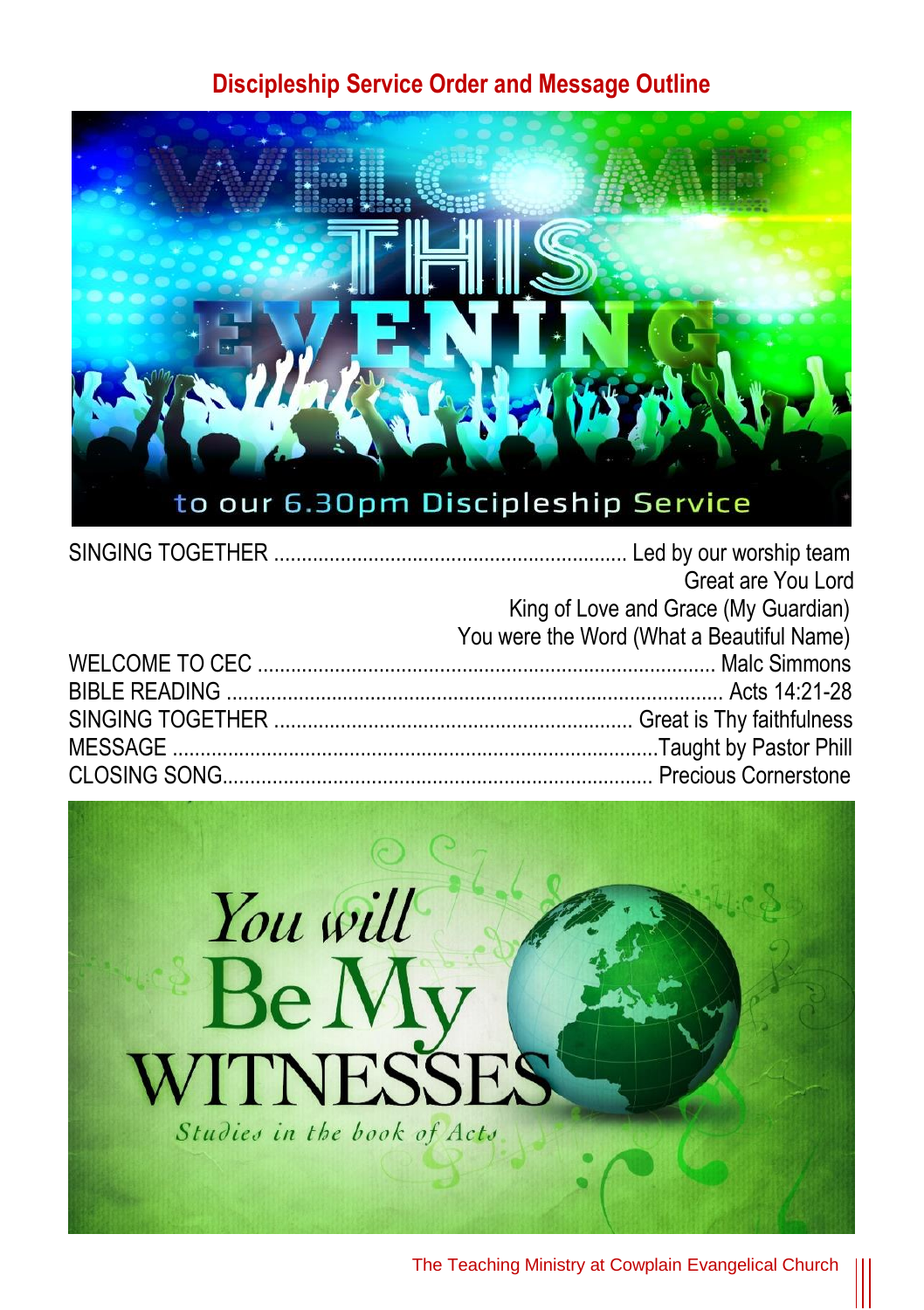#### **You will be my witnesses #39 Qualities of mission-minded people: Part 3 Acts 14:21-28**

### **Introduction**

- **1. An effective mission-minded person has the**  ministry of spiritual \_\_\_\_\_\_\_\_\_\_\_\_\_\_\_\_\_\_.
- **2. An effective mission-minded person has \_\_\_\_\_\_\_\_\_\_\_\_\_\_\_\_\_\_.**
- **3. An effective mission-minded person experiences the free flow of the \_\_\_\_\_\_\_\_\_\_\_\_\_\_\_\_\_\_of God.**
- **4. An effective mission-minded person has \_\_\_\_\_\_\_\_\_\_\_\_\_\_\_\_\_\_.**

## **5. An effective mission-minded person has \_\_\_\_\_\_\_\_\_\_\_\_\_\_\_\_\_\_.**

Colossians 4:5

Romans 13:11-14

James 4:14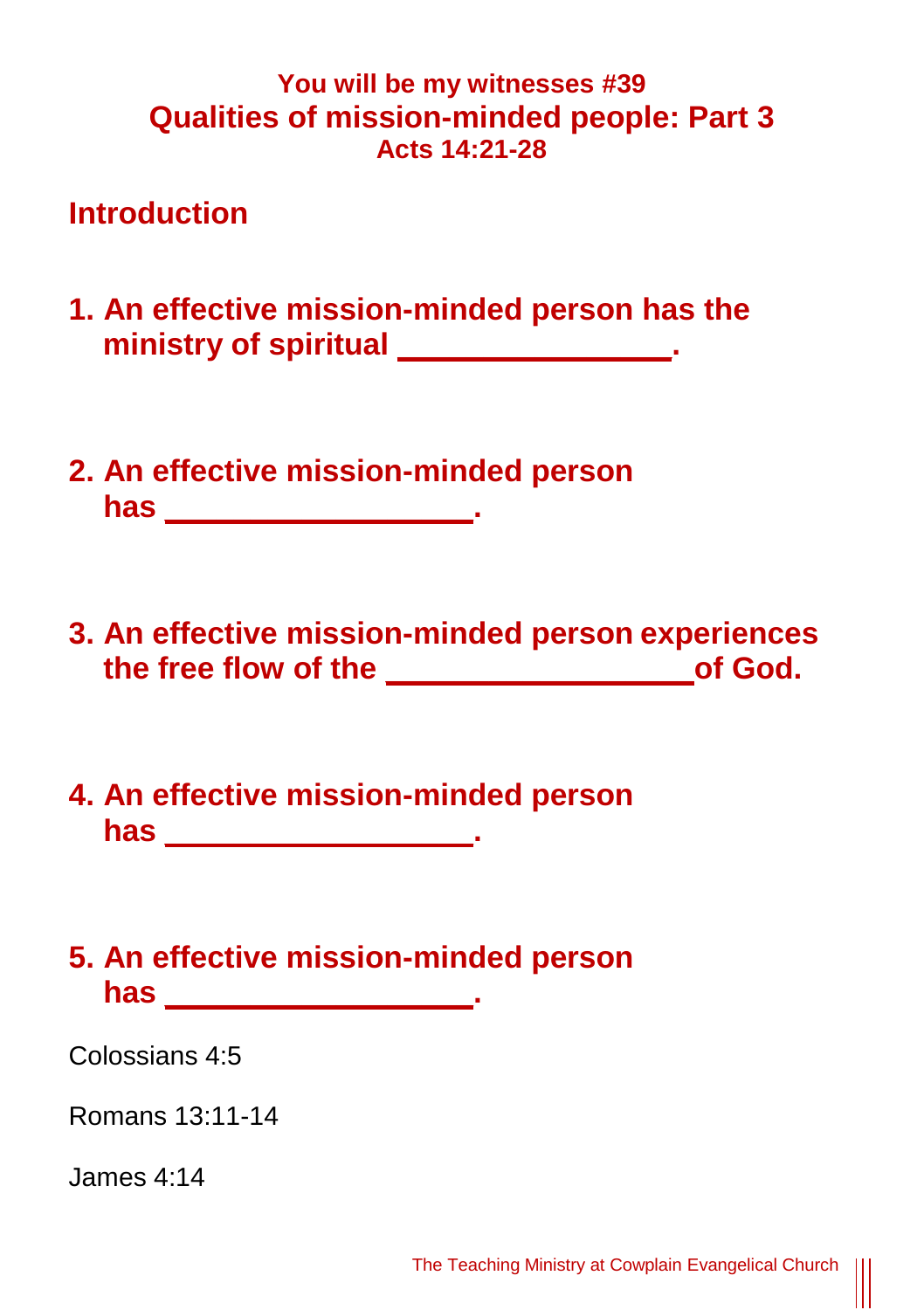## **6. An effective mission-minded person is committed to \_\_\_\_\_\_\_\_\_\_\_\_\_\_\_\_\_\_.**

Acts 14:21

**1. \_\_\_\_\_\_\_\_\_\_\_\_\_\_\_\_\_\_\_\_\_\_\_\_\_\_\_.**

Acts 14:22

1 John 2:14

2 Timothy 3:14-17

**2. \_\_\_\_\_\_\_\_\_\_\_\_\_\_\_\_\_\_\_\_\_\_\_\_\_\_\_.** Acts 14:22

1 Thessalonians 2:7-12

1 John 2:24-25

2 Timothy 3:12

**3. \_\_\_\_\_\_\_\_\_\_\_\_\_\_\_\_\_\_\_\_\_\_\_\_\_\_\_.** Acts 14:23

**4. \_\_\_\_\_\_\_\_\_\_\_\_\_\_\_\_\_\_\_\_\_\_\_\_\_\_\_.** Acts 14:23

|||